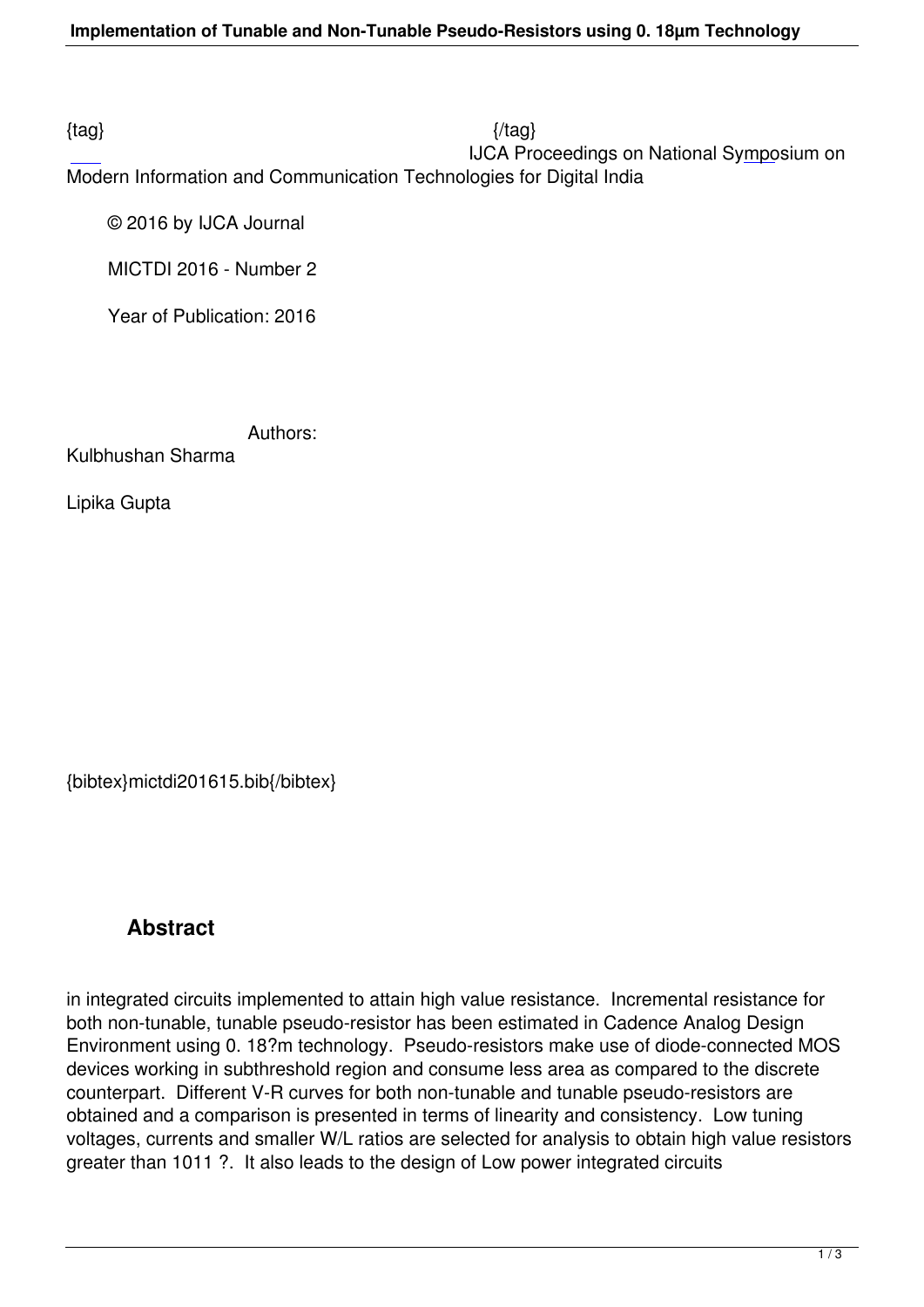## **Refer**

## **ences**

N. Neshatvar, H. A. Nashash and L. Albasha, " Design of Low Frequency Analog Low Pass Filter Using Tunable Pseudo-resistors, & quot; Middle East Conference on Biomedical Engineering (MECBME) pp. 17-20, February 2014.

T. Delbrück and C. A. Mead, " Analog VLSI adaptive, logarithmic widedy namic-range photoreceptor, & quot; in Proc. IEEE Int. Symp. Circuitsand Systems, vol. 4, pp. 339–342, 1994.

R. Harrison and C. Charles, " A Low-Power Low-Noise CMOS Amplifier for Neural Recording Application, " IEEE Journal of solid-state circuits, vol. 38, no. 36, pp. 958-965, June 2003.

S. Hwang, K. Aninakwa and S. Sonkusale, " Bandwidth tunableamplifier for recording biopotential signals, & quot; EMBS, pp. 662-665, 2010.

H. M. Aliabad, M. M. Nejad, E. Shadkami, N. Khorashahian and M. Mianji & quot; Design of an ECG Signals Amplifier with programmable Gain and Bandwidth Based on a New Method in Pseudo-Resistor Circuits, & quot; Bulletin of Environment, Pharmacology and Life Sciences, vol. 4, no. 1, pp. 131-141, 2014.

X. Zou, X. Xu, L. Yao, Y. Lian, & quot; A 1-V 450-nW Fully Integrated Programmable Biomedical Sensor Interface Chip, & quot; IEEE Journal of solid-state circuits, vol. 44, no. 4, pp. 1067-1077, April 2009.

N. Neshatvar, H. A. Nashash, L. A. Basha, &guot; Design Of Low Frequency Highpass Filter Using pseudo resistors, & quot; 1st Middle East Conference on Biomedical Engineering (MECBME) pp. 407-410, Feb 2011.

K. Yao, C. Gong, S. Yang and M. Shiue, & quot; Design of a Neural Recording Amplifier with Tunable Pseudo Resistors, & quot; IEEE International SOC Conference(SOCC), pp. 376-379, September 2011.

 - R. Jacob Baker, CMOS Circuit Design, Layout and Simulation, 2nd ed. John Wiley & Son.

S. Ha, Yu M. Chi, A. Akinin, C. Maier, A. Ueno and G. Cauwenberghs, "Integrated Circuits and Electrode Interfaces for Noninvasive Physiological Monitoring, & quot; IEEE Transactions On Biomedical Engineering, vol 5, pp: 1522-1537, May 2014.

H. Dehsorkh, N. Ravanshad, R. Lofti and A. Sodagar, & quot; Analysis and Design of Tunable Amplifiers for Implantable Neural Recording Applications, & quot; IEEE Journal on Emerging and Selected Topics on Circuits and system, vol. 1, no. 4, pp. 546-556, December 2011.

- H. Dehsorkh, N. Ravanshad, R. Lofti and K. Mafinezhad, " A Linear Tunable Amplifier for Implantable Neural Recording Applications, & quot; IEEE International Midwest Symposium on Circuits and system (MWSCAS), pp. 1-4 , 2011.

E. Vittoz, C. Enz, and F. Krummenacher, " Workshop on Compact Modeling, " Proc. vol. 2, pp. 246-249, Feb, 2003.

 **Index Terms**  Computer Science Computer Circuits And Systems